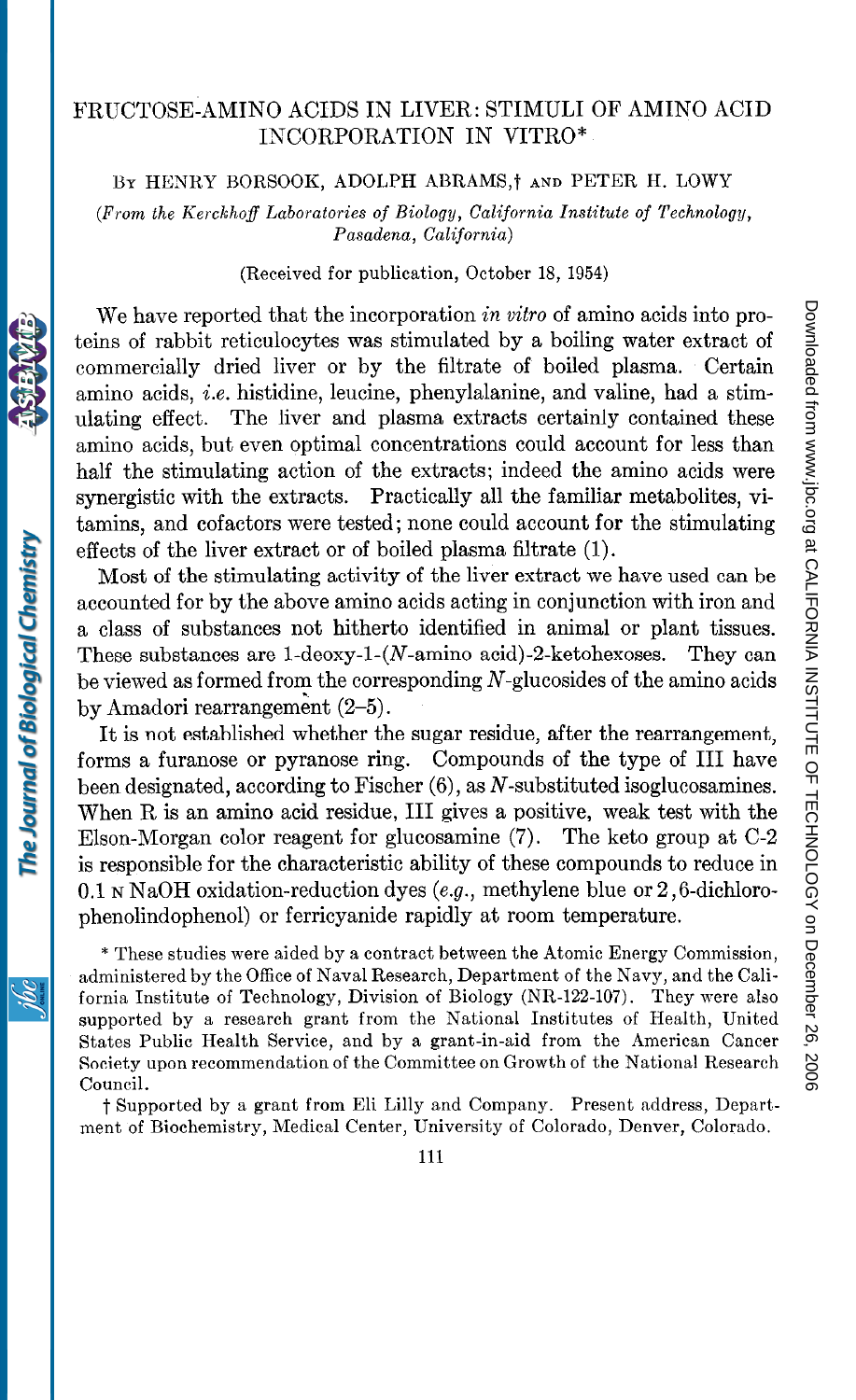It can be seen that the same Amadori rearranged product is obtained when the parent sugar is either glucose or mannose; the sugar radical after the rearrangement has the configuration of a fructose compound; analogously galactose gives a tagatose compound. The completely descriptive names are cumbersome; for convenience they will be designated here as



fructose- (or tagatose-)alanine (or glycine, etc.) and abbreviated F-Ala, F-Gly, T-Ala, T-Gly, etc., according to the configuration of the sugar residue after the Amadori rearrangement and the constituent amino acid. The Amadori rearrangement occurs slowly in the solid state at 25° and rapidly in hot alcoholic solutions.

We report here the method which we have used to isolate fructose-amino acids from liver, some of the characteristic chemical and physical properties of these substances, and their stimulation of amino acid incorporation in vitro into the proteins of rabbit reticulocytes.

The Journal of Biological Chemistry

ŃС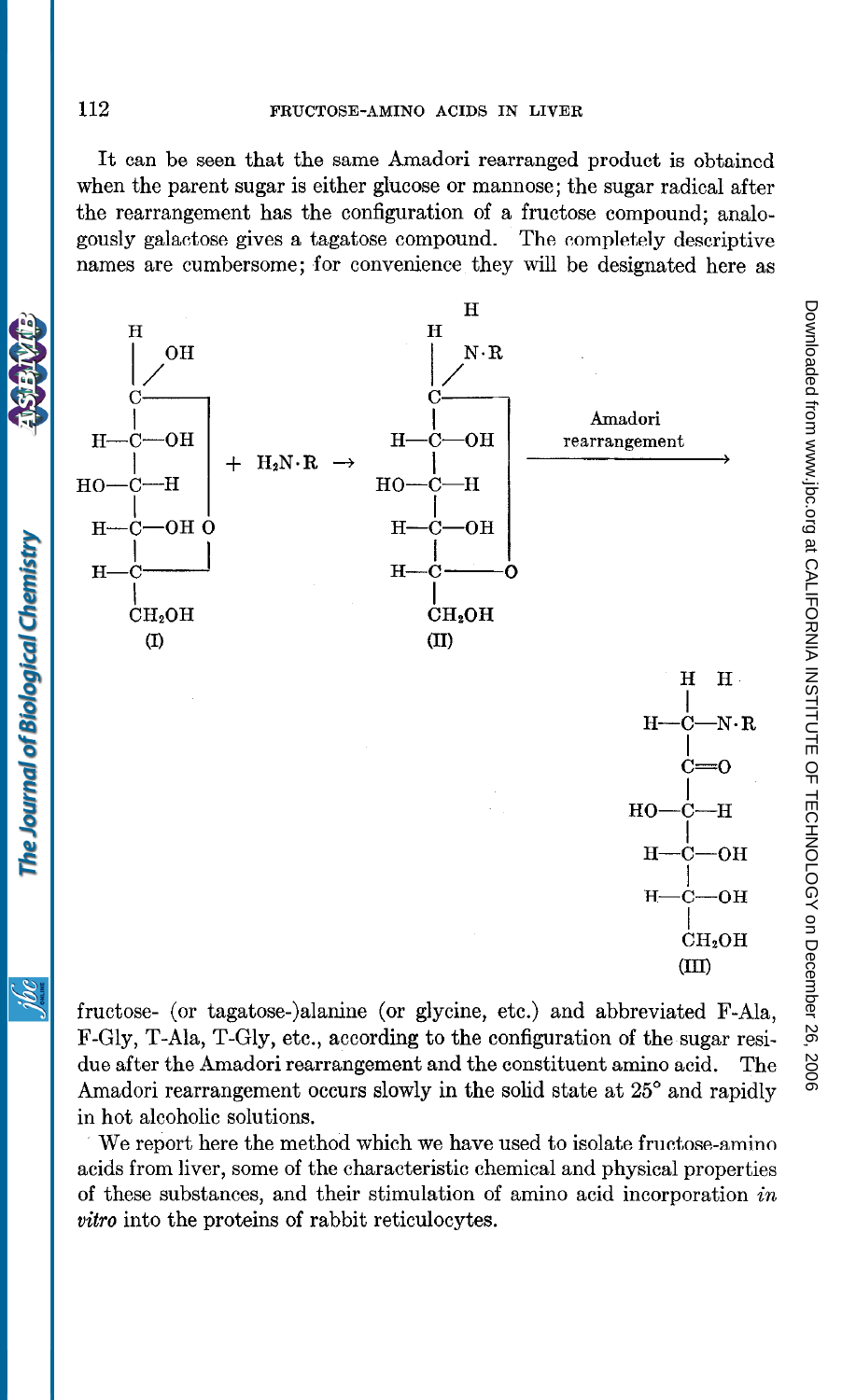## Procedure

The production and washing of the reticulocytes, the preparation of the CY4-amino acids, the saline solutions, and the reaction mixture which contained the stimulating amino acid mixture were as described previously (1). The incubation time was 4 hours.

We have modified somewhat the procedure of washing the proteins to remove free labeled amino acid. At the end of the incubation the contents of each beaker were added to 80 ml. of water and the reticulocyte protein precipitated with 20 ml. of 35 per cent trichloroacetic acid. When the protein had settled well, usually after 3 hours, the clear supernatant solution was decanted and drained off, and the protein dissolved in 2.5 ml. of 1 N NaOH and then reprecipitated with 100 ml. of 7 per cent trichloroacetic acid. On the next day the precipitate was washed, by centrifugation, five times with 7 per cent trichloroacetic acid, twice with a mixture of equal volumes of acetone and ether, twice with acetone, and finally twice with ether. The proteins were dried for 1 hour at 85°, and their radioactivity was measured as described previously (8).

Reduction Test-A simple and rapid test to follow isolation of the ketoseammo acids in liver or of the synthetic compounds from a reaction mixture was devised, based on reduction at room temperature of ferricyanide and conversion of the ferrocyanide to Prussian blue.

Usually we have used an aliquot of 0.1 ml. To this was added 1 ml. of 0.1 per cent potassium ferricyanide in water, followed by enough  $1 \text{ N}\mathbf{A}\text{OH}$ to make the solution 0.1 N, not counting the alkali required, which was determined beforehand, to bring the pH to the turning point with phenolphthalein. The reaction was allowed to proceed at room temperature for exactly 5 minutes, after which time was added 1 ml. of a ferric sulfate solution prepared according to Folin and Malmros (9). After another 5 minutes, 5 ml. of water were added. The blue color was then measured at  $690$  m $\mu$ .

The aliquot must be so adjusted that the ferricyanide is not completely reduced. For quantitative comparisons the time from the addition of alkali to the addition of ferric sulfate is critical, the longer the time the more reduction. We have chosen a reaction time of 5 minutes because in this time there is a linear relation between the amount of blue color finally obtained and the amount of ketose-amino acid up to 0.2 mg. One can measure by the above procedure 0.01 mg. and detect 0.002 mg.

Ascorbic acid, creatinine, cysteine, glutathione, and tyrosine react positively to this test and need to be taken into account if one uses the above procedure to assay crude extracts of biological material. Glucose gives about 2 per cent of the reduction of an equivalent weight of ketose-amino acids.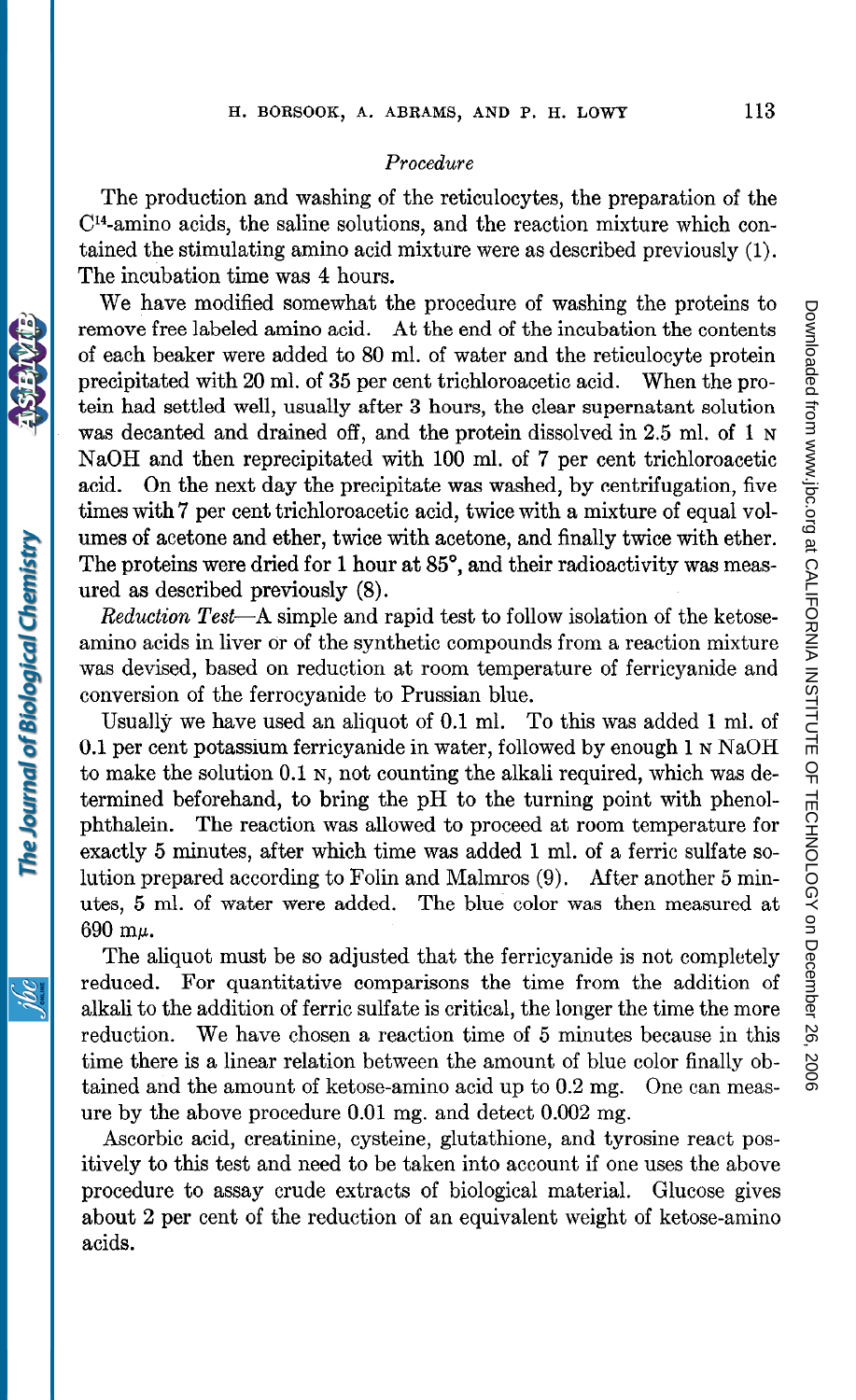Reduction Test for Ketose-Amino Acids on Paper Chromatograms-0.1 per cent potassium ferricyanide was made up in 80 per cent ethanol; not all the ferricyanide went into solution. Just before use one-tenth its volume of 10 per cent NaOH in 80 per cent ethanol was added to it, which brought all the ferricyanide into solution. The alkaline ferricyanide solution was sprayed on the paper lightly. After 5 minutes the ferric reagent (as above) was sprayed on lightly. A positive test was a dark blue spot against a colorless or light blue background. The color was stable. It should be noted that there was no heating. 10  $\gamma$  were detected easily.

Ninhydrin Test-Paper chromatograms were dipped in 1 per cent ninhydrin in pyridine and drained, and the color was then developed quickly under a heating lamp or more slowly for  $\frac{1}{2}$  to 1 hour at room temperature.

Determination of Total Sugar-Total sugar was determined by three methods, with carbazole in Dische's procedure (10, 11), Dreywood's anthrone reagent (12), and hot reduction of ferricyanide in alkaline solution by the procedure of Park and Johnson (13), except that instead of their ferric solution containing Duponol, to keep the Prussian blue suspended, we have used Folin and Malmros' (9) solution containing gum ghatti. The first two of these methods depend on formation of a colored product by condensation with either anthrone or carbazole of a furfural derivative formed from the sugar by concentrated sulfuric acid; the results obtained by either of these methods and by hot reduction of ferricyanide in alkali are markedly different and indicative of whether the sugar is a simple glucoside or conjugated as in the fructose-amino acids.

Glucosamine Color Reaction-After glucosamine is heated in 0.25 <sup>N</sup>  $Na<sub>2</sub>CO<sub>3</sub>$  with acetylacetone, it gives with p-dimethylbenzaldehyde a purple compound. Fructose-amino acids react positively to this test, but the color per equivalent is much lighter than that yielded by glucosamine. The procedure of Elson and Morgan (7) was followed exactly, except that the color was read in a spectrophotometer at 550  $m\mu$ , which is the region of maximal absorption.

Determination of Acid and Basic Groups—The acid and basic groups were determined by electrometric titration in a  $CO<sub>2</sub>$ -free atmosphere with a glass electrode, the acid groups in 90 per cent acetone, the basic groups in water.

Isolation of Fructose-Amino Acids from Liver-500 gm. of dried hog liver powder' were suspended in 2 liters of 7 per cent trichloroacetic acid, stirred slowly at room temperature for 2 hours, and then filtered with the aid of Super-Cel through a No. 50 Whatman paper with suction. The filter cake was suspended in 500 ml. of 7 per cent trichloroacetic acid, stirred thoroughly, and again filtered. Both filtrates were combined, and then an equal volume of 10 per cent Pb $(C_2H_3O_2)$  -3H<sub>2</sub>O in aqueous acetic acid

<sup>1</sup> Hog liver, dried at 75°, obtained from the Viobin Laboratories, Monticello, Illinois.



The Journal of Biological Chemistry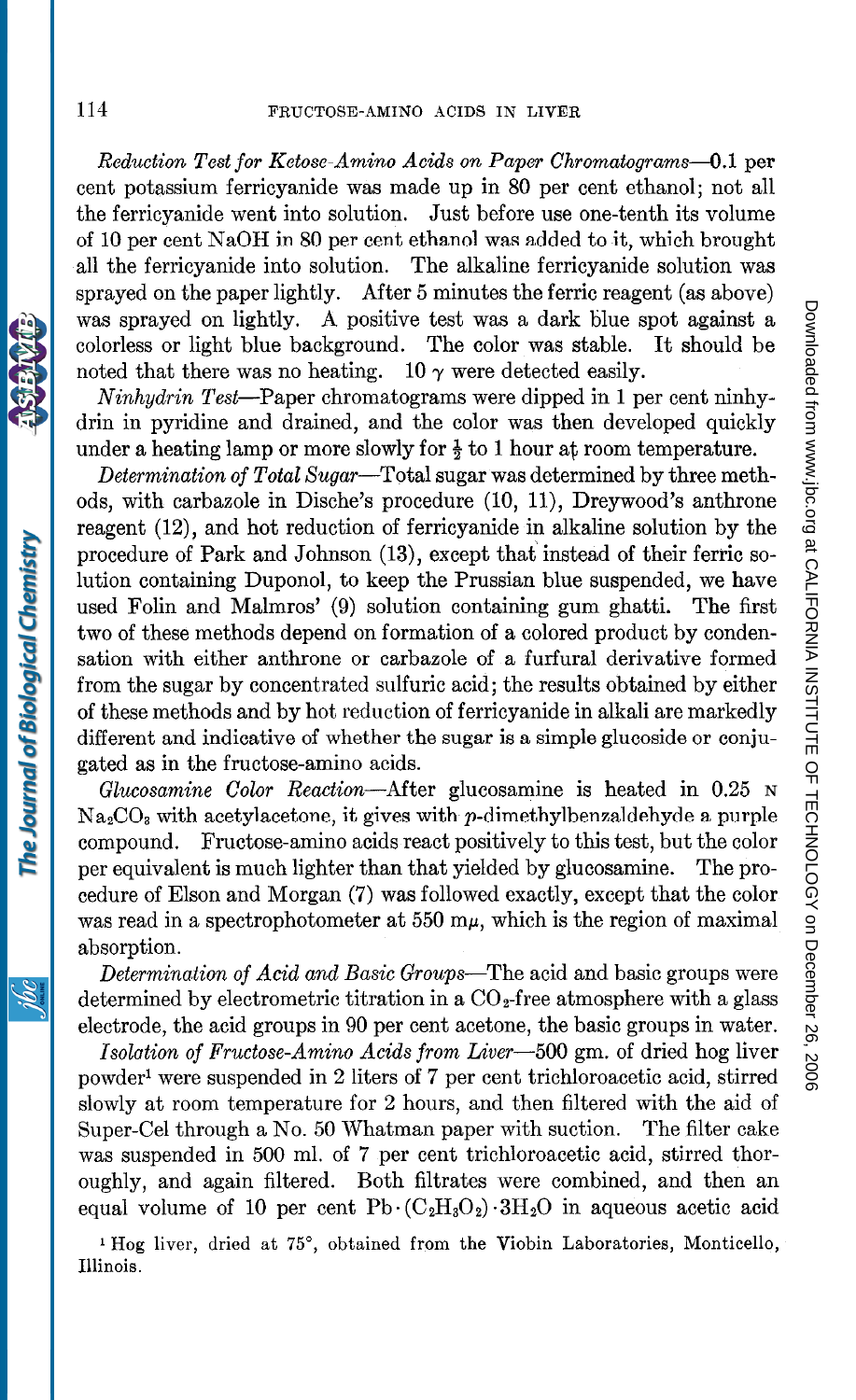(pH 4.0) was added. After standing for 3 hours, the suspension was filtered and the precipitate was washed with water until the filtrate was chloride-free. The washed precipitate (after removal of the lead) had no stimulating activity in our test system. The combined filtrate and washings were brought to pH 9.5 with 5 N NaOH and allowed to stand for about 3 hours, when the precipitate had settled, leaving about half the total volume of the suspension as a clear supernatant solution. Partly by decantation and,finally by centrifugation the precipitate was collected in 100 ml. centrifuge tubes and washed by repeated suspension in water and recentrifugation. The supernatant solutions were discarded. A stage is reached in the washing of the precipitate when, even after prolonged centrifugation, the supernatant solution remains turbid. At this stage the latter was very nearly chloride-free. The precipitate washed to this point was suspended in about 200 ml. of water and brought into solution with glacial acetic acid, final pH about 4.5. The lead was removed with  $H_2S$ , and, after removing the excess  $H_2S$  by aeration, the filtrate from the lead sulfide was lyophilized. Usually the residue weighed about 12 gm.; it was pale yellow and somewhat hygroscopic.

The next stage in the purification was chromatography on Dowex 50. The resin was cleaned by the procedure of Moore and Stein (14) and used in the H<sup>+</sup> form. A column of resin  $22 \times 450$  mm. was washed with redistilled water until the eluate gave a negative test with  $AgNO<sub>3</sub>$  and the pH was above 5. Then 6 gm. of the material recovered from the lead precipitation, dissolved in 10 ml. of water, were washed into the column with water, and 20 hold-up volumes of water were passed through at a rate of 1 holdup volume per hour. Then 20 hold-up volumes of each of the following strengths of trichloroacetic acid were passed through in succession: 0.2,0.5, 0.75, and 1.0 M. The trichloroacetic acid eluates were collected in 0.5 holdup volume fractions.

In exploratory experiments it had been found that stimulating activity in our test system paralleled the intensity of reduction of ferricyanide (method described above). Accordingly, this test was made the basis of the chromatographic separation. 0.1 to 0.3 ml. aliquots of each fraction were taken for the test, according to the intensity of the reduction obtained. The volumes of the reagents used were the same for 0.1 to 0.3 ml. aliquots except for the additional alkali needed for neutralization. Fig. 1 is a typical chromatogram.

The fractions constituting each band in Fig. 1 were pooled and lyophilized after removal of the trichloroacetic acid with ether. The material in every one of these bands stimulated the incorporation of leucine in vitro into rabbit reticulocyte proteins; the eluates between the bands had no stimulating action; there was some stimulating material in the mater eluate.

So far only bands I, II, and III have been worked up further. They

Dowswission www.sip.co.g at GALIFORTNINE DE TECHNONS IS the SS 2000 at CALIFORNIA INSTITUTE OF TECHNOLOGY on December 26, 2006 [www.jbc.org](http://www.jbc.org) Downloaded from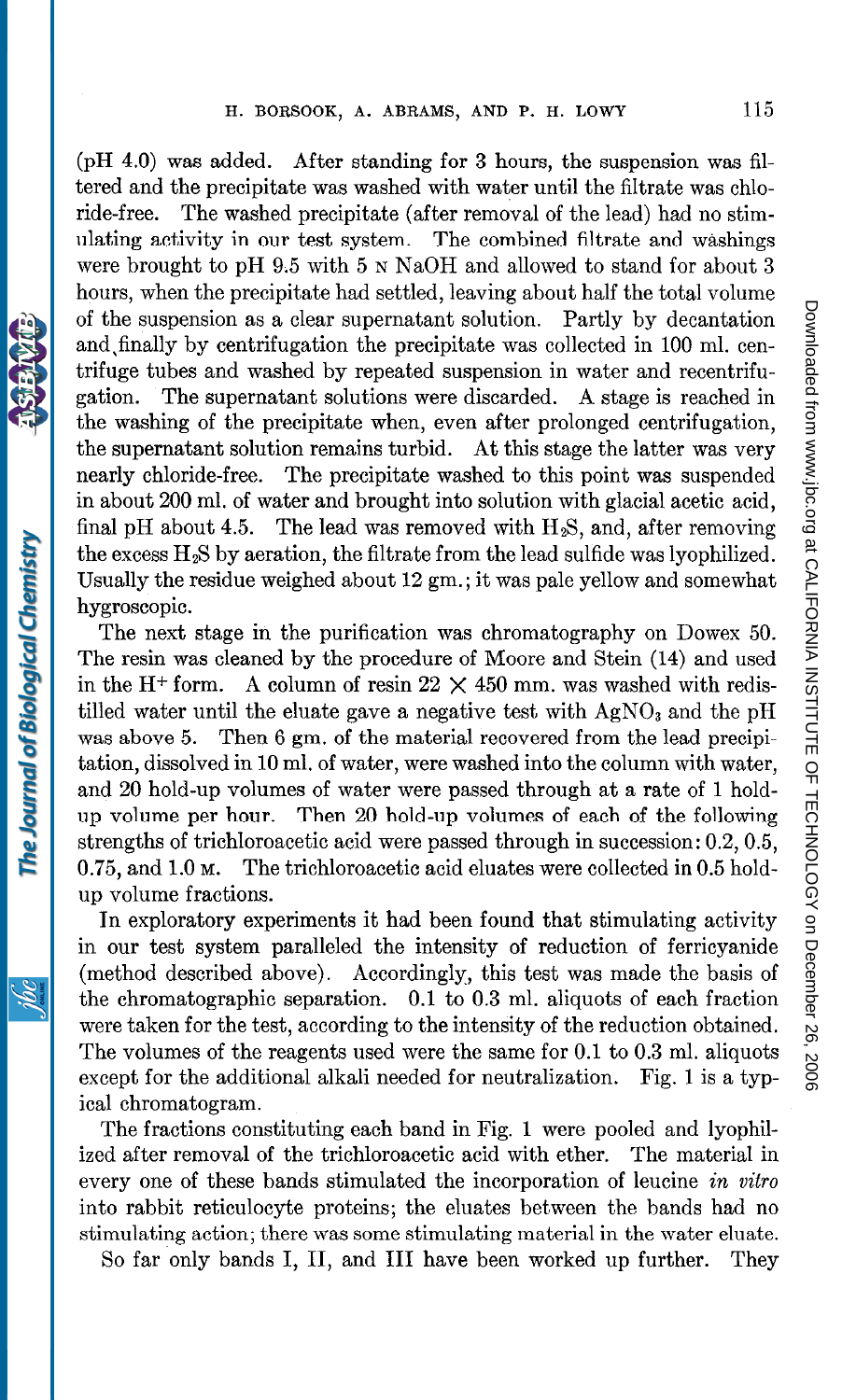were rechromatographed twice on the same resin in columns of the same dimensions, and the bands were located as before by the reduction test. 20 hold-up volumes of water were passed through and discarded. Bands I and II were eluted with 0.05 M and band III with 0.1 M trichloroacetic acid after 20 hold-up volumes of the 0.05 M solution had passed through. After each chromatography the trichloroacetic acid was extracted with ether, and the solution was then lyophilized. After the second chromatography the dried residue was dissolved in absolute methanol, from which it was precipitated by the addition of 10 volumes of dried ether. The solution in methanol and precipitation by ether were repeated twice more.



FIG. 1. Chromatogram of an extract of dried hog liver. Resin, Dowex 50 H+; column dimensions,  $22 \times 450$  mm.; eluent, varying strengths of trichloroacetic acid; material chromatographed, trichloroacetic extract of dried hog liver and material carried down with lead hydroxide on bringing lead acetate solution to pH 9.5. Ordinates, reduction values in terms of optical density of ferriferrocyanide formed; abscissas, hold-up volumes.

This procedure yielded, in the case of band II, a single component, fructose-L-glutamic acid. Both bands I and III were mixtures of fructosealanine and fructose-glycine; the proportion and mode of linkage of the sugar were different in the two bands, but in each case the components of the mixture had very similar chromatographic properties. 500 gm. of dried liver usually gave 75, 250, and 200 mg., respectively, of compounds corresponding to bands I, II and III.

The composition of bands II and III was proved by comparison with corresponding synthetic compounds (for the nature of the material in band I see below). The details of the synthesis will be given in a later communication.

Sugar-protein compounds are formed slowly during storage of dried foods, and there is evidence (15) that they are of a type that can and does undergo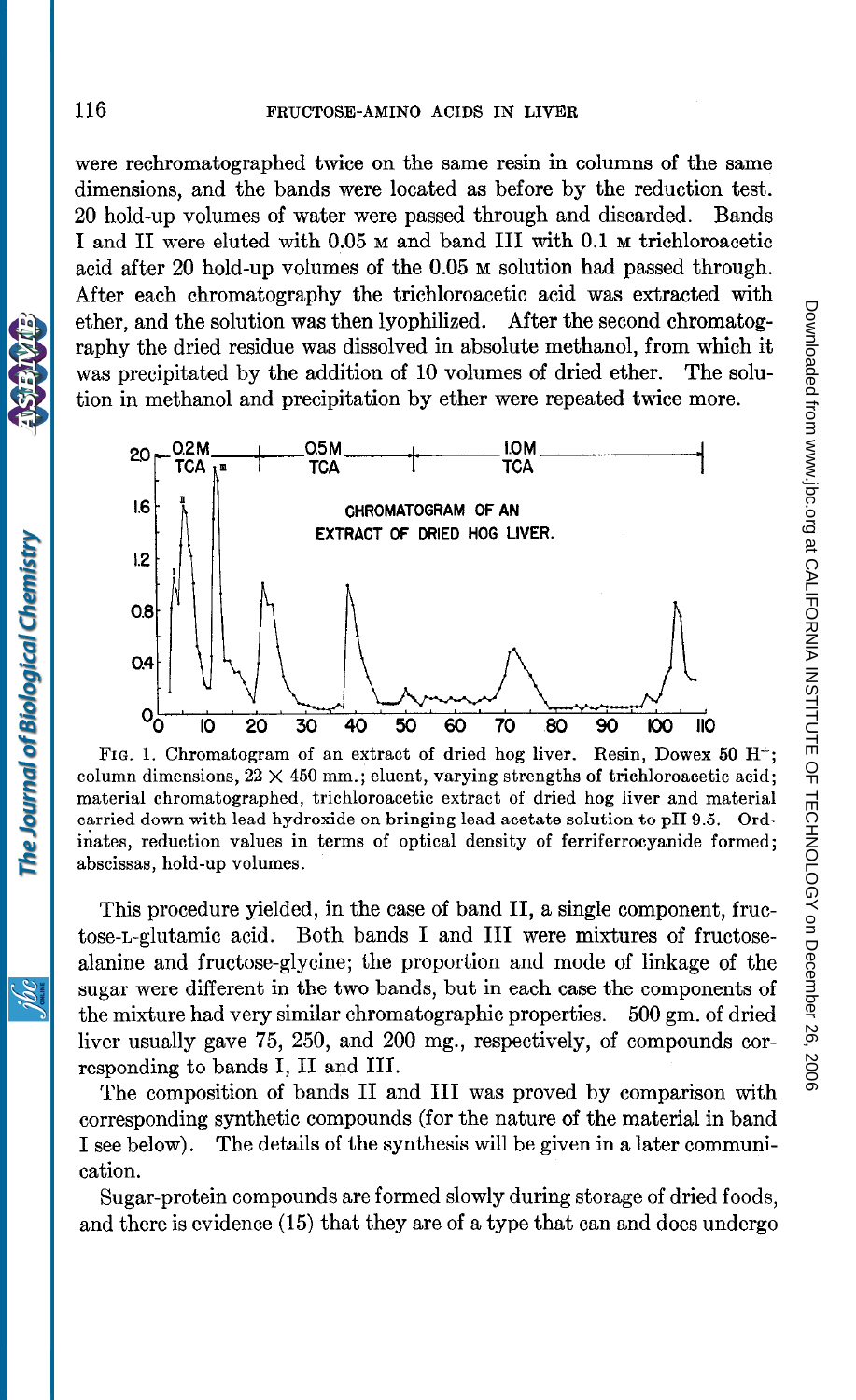Amadori rearrangement to compounds of the above type III. The material in the bands of Fig. 1 may have been formed during and after the drying of the liver or in the isolation procedure. To test this point a hog liver was obtained directly from the animal, immediately frozen with solid  $CO<sub>2</sub>$ , minced at O", and then precipitated with 7 per cent trichloroacetic acid at 0". From this point on the procedure was identical with that described above. The chromatography of the fresh differed from that of the dried hog liver in that 0.35 M trichloroacetic acid was interposed before and 0.75 M



FIG. 2. Chromatogram of an extract of fresh hog liver. Resin, Dowex 50  $H^+$ ; column dimensions,  $22 \times 450$  mm.; eluent, varying strengths of trichloroacetic acid; material chromatographed, cold trichloroacetic acid extract of fresh hog liver and material carried down with lead hydroxide on bringing lead acetate solution to pH 9.5. Ordinates, reduction values in terms of optical density of ferriferrocyanide formed; abscissas, hold-up volumes.

after the 0.5 M acid. The chromatogram, Fig. 2, is seen to be qualitatively similar to that given by the dried hog liver, Fig. 1. Bands II and III from fresh and from dried liver proved to be the same material. There was too little of band I from fresh liver to characterize it as extensively as the corresponding band from dried liver.

Comparison of Band II Material with Synthetic Fructose-L-Glutamic Acid-Table I shows that fructose-n-glutamic acid and the material in band II (Figs. 1 and 2) from both dried and fresh hog liver were the same.

The hydrolysis was carried out in  $1.0 \text{ N HCl}$  at  $100^{\circ}$  for 2 hours. With all three preparations the yield of amino acid was much less than half the theoretical. The solutions became dark brown, almost black. Both the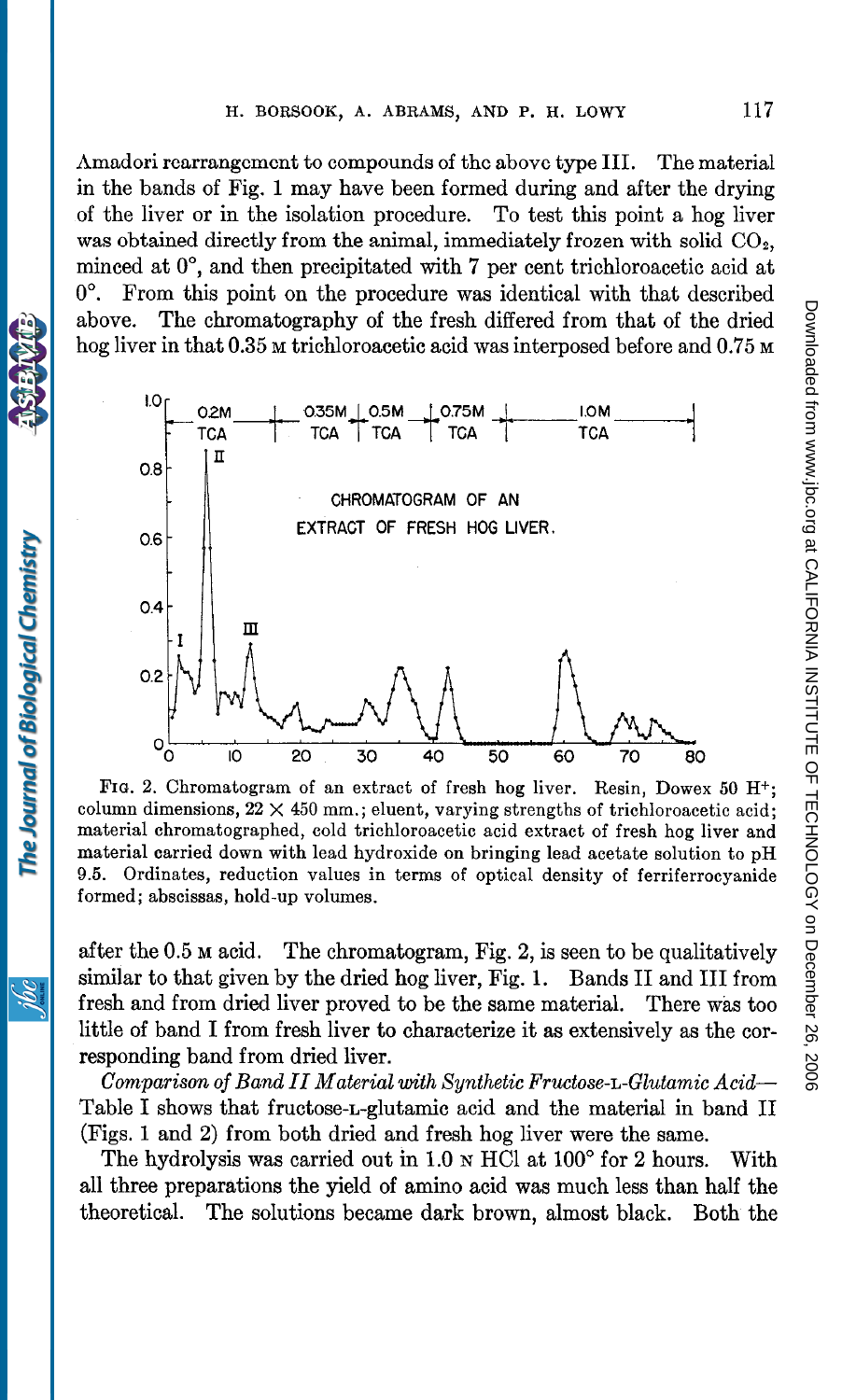low yield of amino acid and the intense browning on heating with strong acid are characteristic of fructose-amino acids.

The difference in optical rotation of the two preparations recorded in Table I is within the experimental error of the micromethod used.

It is characteristic of all the fructose- and tagatose-amino acids we have prepared that they yield low values for sugar by methods based on conversion to furfural derivatives, as in the anthrone (12) and carbazole methods (10, ll), and nearly theoretical values by methods based on their reducing

# TABLE I

Comparison of Chemical and Physical Properties of Synthetic Fructose-L-Glutamic Acid with Band II Material from Dried and Fresh Hog Liver

|                                                          | Synthetic      | Dried liver    | Fresh liver<br>Glutamic |  |
|----------------------------------------------------------|----------------|----------------|-------------------------|--|
| Amino acid released on acid hydrolysis                   | Glutamic       | Glutamic       |                         |  |
| Total N, theoretical, %                                  | 4.53           | 4.53           |                         |  |
| "<br>" observed, $\%$                                    | 4.67           | 4.40           |                         |  |
| $\left[\alpha\right]_D^{25}$ (H <sub>2</sub> O), degrees | $-40$ (c 3.27) | $-34$ (c 6.55) |                         |  |
|                                                          | $-38~(c~6.32)$ |                |                         |  |
| No. of titratable groups, acid                           | 2              | $\overline{2}$ |                         |  |
| $\mathcal{U}$<br>$\epsilon$<br>"<br>$\epsilon$<br>basic  |                |                |                         |  |
| pK' of basic group                                       | $8.1 - 8.6$    | $8.1 - 8.6$    |                         |  |
| Glucose, theoretical, equiv. per mole                    | 1.00           | 1.00           | 1.00                    |  |
| Determined by anthrone                                   | 0.39           | 0.42           | 0.37                    |  |
| $\epsilon$<br>$\epsilon$<br>carbazole                    | 0.72           | 0.55           | 0.85                    |  |
| $\epsilon$<br>" hot reduction of ferri-                  | 0.91           | 0.82           | 0.87                    |  |
| cyanide                                                  |                |                |                         |  |
| Reduction, % of that by equivalent                       | 106            | 104            | 109                     |  |
| amount of synthetic fructose-glycine                     |                |                |                         |  |
| Glucosamine color, $\%$ of that given by                 | 3.8            | 5.0            | 4.9                     |  |
| equivalent weight of glucosamine                         |                |                |                         |  |
| Paper chromatography                                     |                |                |                         |  |
| Butanol-acetic acid-water, $R_F$                         | 0.10, 0.22     | 0.10, 0.22     | 0.11, 0.22              |  |
| Propanol-ammonia, $R_F$                                  | 0.095, 0.24    | 0.082, 0.22    | 0.086, 0.22             |  |

property, as in the hot reduction of ferricyanide. This is shown in Table I.

In Table I and throughout this communication the reduction values obtained at room temperature were rates measured under standarized conditions, as described above, and compared with the reduction under the same conditions by an equivalent amount of synthetic fructose-glycine.

With the glucosamine color reagent, fructose-glutamic acid gave, under the conditions employed, about 5 per cent of the color produced by an equivalent weight of glucosamine. A positive but low value by this test is characteristic of fructose-amino acids. Gottschalk (16) reported a value for fructose-nn-phenylalanine as 10 per cent that of glucosamine, which is the same as that of fructose-alanine and fructose-glycine (see Table II).

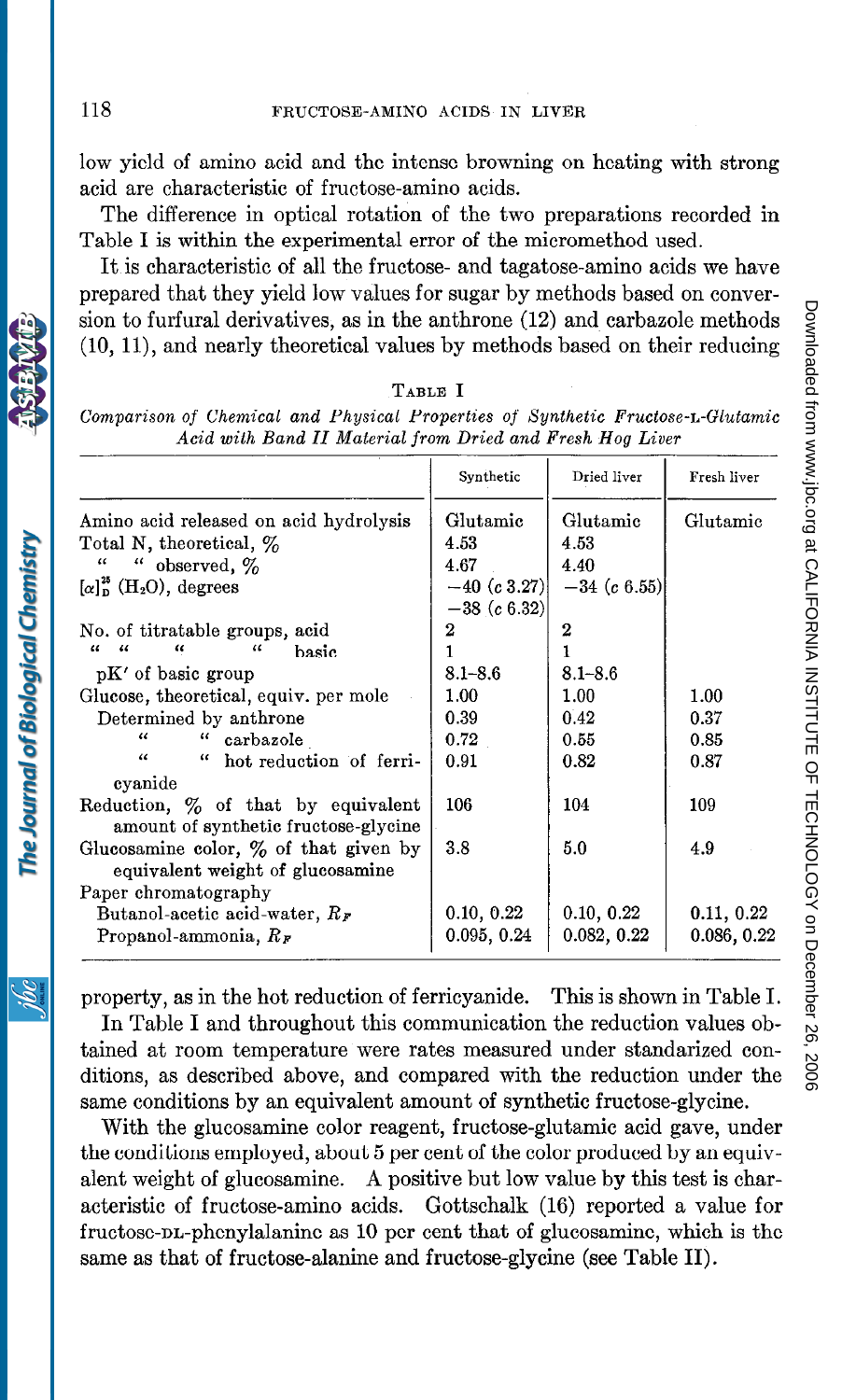In the filter paper chromatography a mixture of butanol-acetic acid-water in the proportion of  $4:1:1$  and of propanol-ammonia (1 per cent),  $3:1$ , was used. The chromatograms were developed with both the ninhydrin and reduction reagents. The synthetic fructose-L-glutamic acid and those isolated from dried and from fresh liver all gave two reducing spots with cold reagents, but the material of only one of these spots, the compound with

| I<br>., |  |
|---------|--|
|---------|--|

Comparison of Chemical and Physical Properties of Synthetic Fructose-L-Alanine and Fructose-Glycine with Band III Material from Dried and Fresh Hog Liver

|                                                                                                      | Synthetic    |               | Band III                  |                           |  |
|------------------------------------------------------------------------------------------------------|--------------|---------------|---------------------------|---------------------------|--|
|                                                                                                      | F-Ala        | F-Gly         | Dried liver               | Fresh liver               |  |
| Amino acid released on acid hydrolysis                                                               | Alanine      | Glycine       | Alanine,<br>glycine       | Alanine,<br>glycine       |  |
| Total N, theoretical, $\%$                                                                           | 5.58         | 5.92          | 5.58-5.92                 | 5.58-5.92                 |  |
| $\epsilon$<br>observed, %<br>$\epsilon$                                                              | 5.78         | 6.05          | 5.53                      | 5.75                      |  |
| $\left[\alpha\right]_D^{2}$ (H <sub>2</sub> O), degrees                                              | $-52$        | $-65$         | $-59$                     |                           |  |
|                                                                                                      | (c 7.06)     | (c 3.61)      | (c 7.1)                   |                           |  |
| No. of titratable groups, acid                                                                       | 1            | 1             | 1                         |                           |  |
| $\epsilon$<br>$\epsilon$<br>$\epsilon$<br>u<br>basic                                                 | 1            | 1             | 1                         |                           |  |
| pK' of basic group                                                                                   | 8.2          | 8.1           | 8.2                       |                           |  |
| Glucose, theoretical, equiv. per mole                                                                | 1.00         | 1.00          | 1.00                      | 1.00                      |  |
| Determined by anthrone                                                                               | 0.19         | 0.22          | 0.23                      | 0.20                      |  |
| $\epsilon$<br>"<br>carbazole                                                                         | 0.04         | 0.06          | 0.06                      |                           |  |
| "<br>$\epsilon\epsilon$<br>hot reduction of                                                          | 0.99         | 1.05          | 0.93                      | 0.99                      |  |
| ferricyanide                                                                                         |              |               |                           |                           |  |
| Reduction, % of that by equivalent<br>amount of synthetic fructose-gly-<br>cine                      | 122          | 100           | 140                       | 116                       |  |
| Glucosamine color, $\%$ of that given by<br>equivalent weight of glucosamine<br>Paper chromatography | 10           | 9             | 9                         | 10                        |  |
| Butanol-acetic acid-water, $R_F$<br>Propanol-ammonia, $R_F$                                          | 0.14<br>0.21 | 0.087<br>0.16 | 0.087, 0.14<br>0.15, 0.20 | 0.087, 0.14<br>0.15, 0.20 |  |

the lower  $R<sub>F</sub>$ , was ninhydrin-positive. On paper electrophoresis at pH 7 only one spot was obtained in each case. It may be that the relation of the material giving the two reducing spots with cold reagents is analogous to that of glutamic and pyrrolidonecarboxylic acids. If that is the case here, the compound with the higher  $R<sub>F</sub>$ , which does not react positively with ninhydrin, would be the ring structure involving the hydrogen on the conjugated nitrogen.

Comparison of Band III Material with Synthetic Fructose-L-Alanine and Fructose-Glycine-Table II shows that the material in band III from both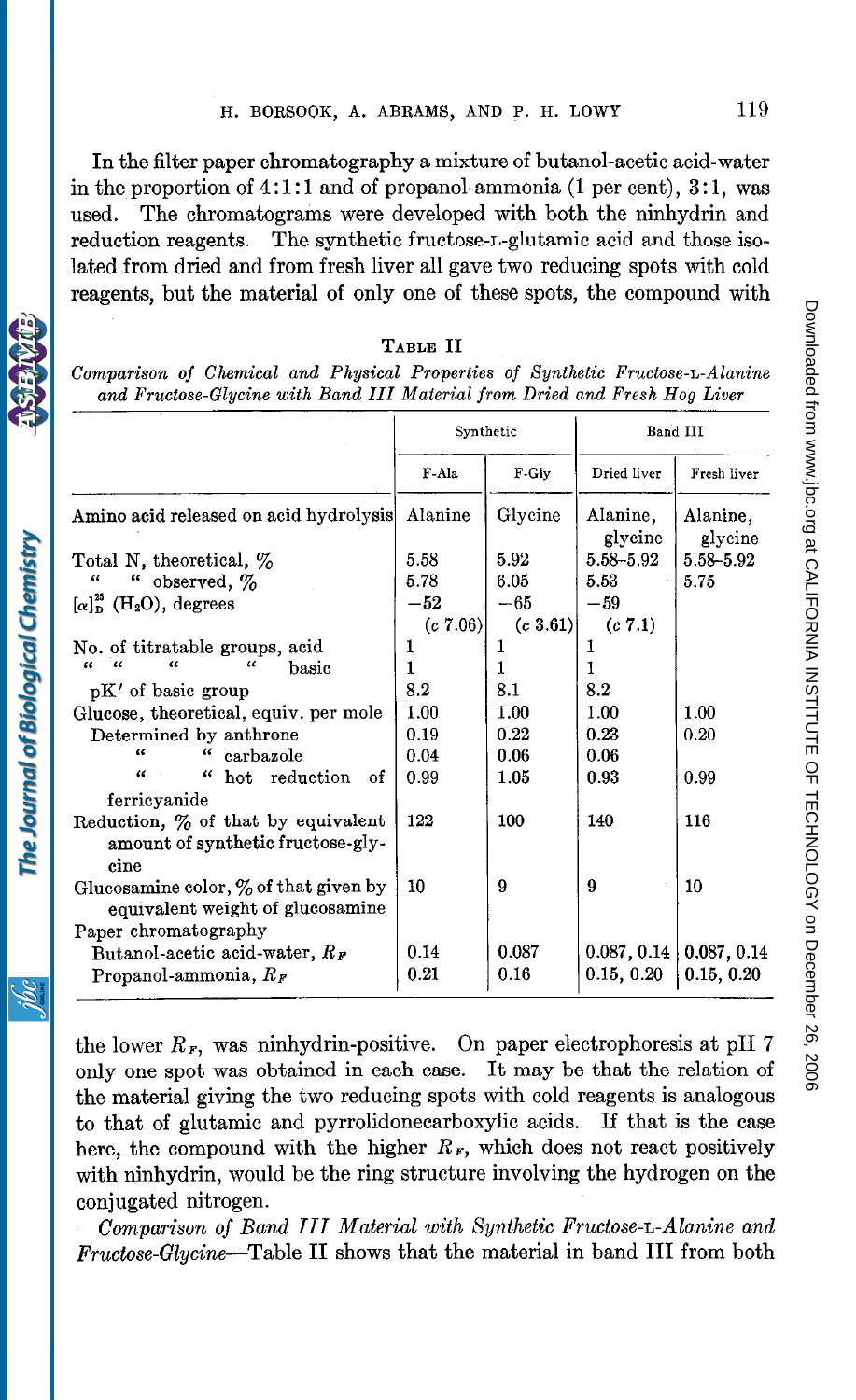dried and fresh hog liver was a mixture of fructose-L-alanine and fructoseglycine.

Comparison of Band I Material with Synthetic Fructose-L-Alanine and Fructose-Glycine (Table III)-Bands II and III behaved in every respect as the corresponding synthetic compounds or a mixture of them. Band I

### TABLE III

Chemical and Physical Properties of Material Obtained from Band I Isolated from Dried Hog Liver

All values are calculated on the basis of 2 hexose and 1 amino acid residues per equivalent.

|                                                            |            | Amino acid<br>released on<br>acid<br>hydrolysis    |
|------------------------------------------------------------|------------|----------------------------------------------------|
|                                                            |            | Alanine,<br>glycine.<br>traces of<br>aspartic.acid |
| Total nitrogen, %                                          | Calculated | $3.38 - 3.50$                                      |
|                                                            | Observed   | 3.67                                               |
| No. of titratable groups                                   | Acid       | 1                                                  |
|                                                            | Basic      | 1                                                  |
| Glucose, equiv. per mole                                   |            |                                                    |
| Determined by anthrone                                     | Calculated | 1.2                                                |
|                                                            | Observed   | 1.2                                                |
| "<br>"<br>carbazole                                        | Calculated | 1.05                                               |
|                                                            | Observed   | 0.9                                                |
| "<br>" hot reduction of ferricyanide                       | Calculated | 1.00                                               |
|                                                            | Observed   | 1.05                                               |
| Reduction, $\%$ of that by equivalent amount of synthetic  | Calculated | 1112                                               |
| fructose-glycine                                           | Observed   | 128                                                |
| Glucosamine color, $\%$ of that given by equivalent weight | Calculated | 10                                                 |
| of glucosamine                                             | Observed   | 9.5                                                |
| Paper chromatography                                       |            |                                                    |
| Butanol-acetic acid-water, $R_F$                           |            | 0.04                                               |
| Propanol-ammonia, $R_F$                                    |            | 0.09                                               |

was different; it was eluted before fructose-glutamic acid; yet on acid hydrolysis the amino acids liberated were alanine and glycine, with a trace of aspartic acid. The filter paper chromatograms, unlike those of band III, gave only one spot with the ninhydrin or cold reduction reagents. An interpretation consistent with all the analytical data is that band I is a mixture of two compounds, each of which consists of two hexoses and one amino acid, either alanine or glycine. 1 of the 2 hexose residues is in the fructoseamino acid form, which would give low values with the anthrone and carba-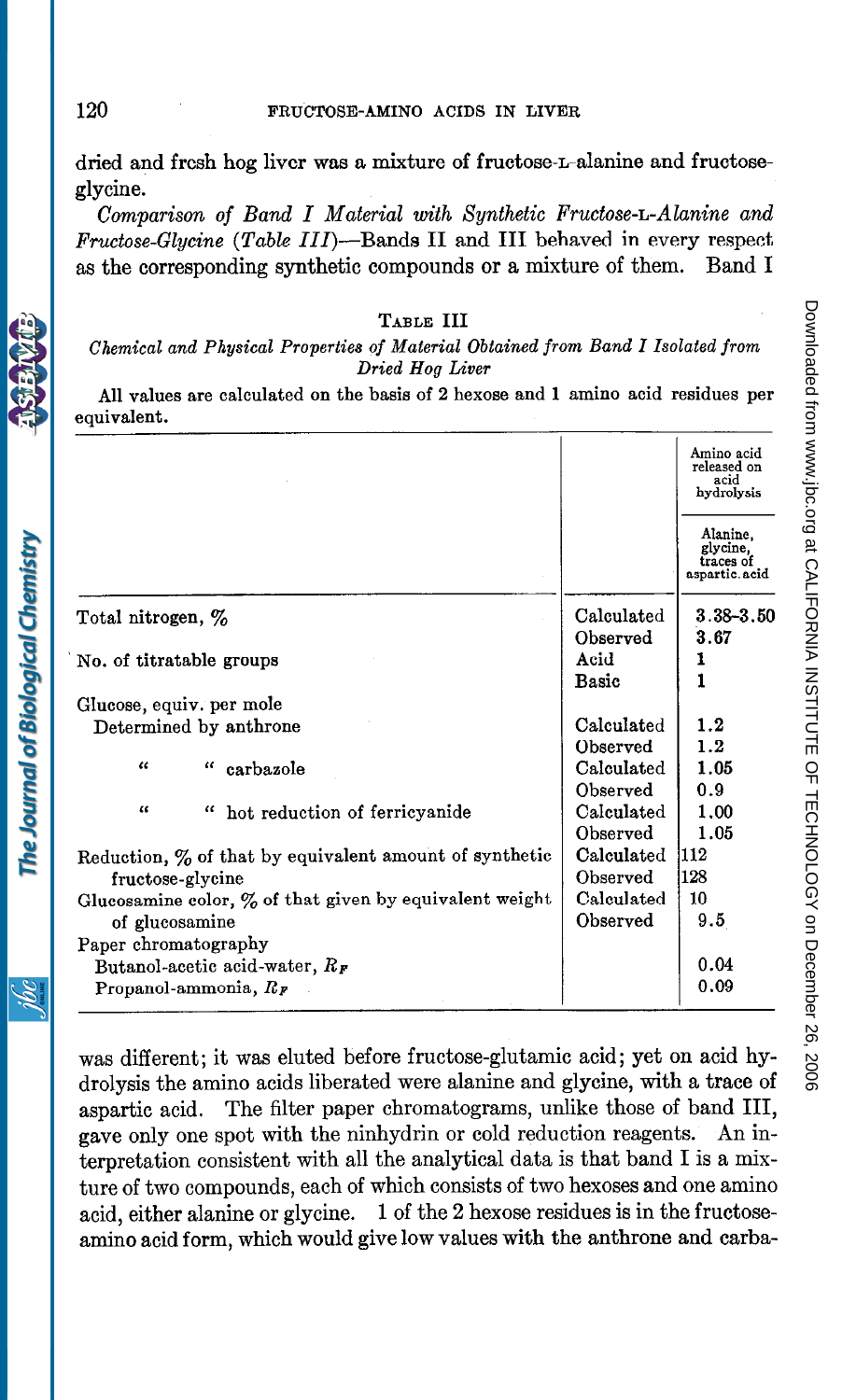zole reagents and a nearly theoretical value in the hot reduction of ferricyanide. The other hexose residue is so linked that its power to reduce ferricyanide (in the hot or cold) is lost, but yields nearly the same value that free glucose does with the anthrone and carbazole reagents; this behavior is in accord with a normal glycosidic linkage. The values for reduction at room temperature and glucosamine color also are in accord with a structure consisting of two hexoses, one in a fructose-amino acid linkage

| $Combound$                                                                                | F-Ala   |         | F-Gly   |                 | T-Ala          |                |                | T-Gly          | Band III from |  |
|-------------------------------------------------------------------------------------------|---------|---------|---------|-----------------|----------------|----------------|----------------|----------------|---------------|--|
| Original sugar $\dots \dots \dots \dots$                                                  | Glucose | Mannose |         | Glucose Mannose | Galac-<br>tose | Galac-<br>tose | Dried<br>liver | Fresh<br>liver |               |  |
| $\left[\alpha\right]_D^{25}$ , degrees                                                    | $-52\,$ | -55     | $-65\,$ | -66             | $-10.3$        | $-13.5$        | $-59$          |                |               |  |
| $c$ in $\rm H_2O$                                                                         | 7.06    | 6.71    | 3.61    | 3.66            | 6.3            | 6.68           | 7.1            |                |               |  |
| Glucose, theoretical                                                                      | 1.00    | 1.00    | 1.00    | 1.00            | 1.00           | 1.00           | 1.00           | 1.00           |               |  |
| Determined by an-<br>throne                                                               | 0.19    | 0.19    | 0.23    | 0.22            | 0.12           | 0.17           | 0.23           | 0.20           |               |  |
| Determined by car-<br>bazole                                                              | 0:06    | 0.04    | 0.06    | 0.06            | 0.06           | 0.10           | 0.06           |                |               |  |
| Determined by hot<br>reduction of ferri-<br>cyanide                                       | 1.05    | 0.99    | 0.99    | 1.01            | 0.80           | 0.78           | 0.99           |                |               |  |
| Reduction, % of that<br>by equivalent<br>amount of syn-<br>thetic<br>fructose-<br>glycine | 124     | 124     | 100     | 104             | 224            | 208            | 140            | 116            |               |  |
| Glucosamine color, $\%$<br>of that given by<br>equivalent weight<br>of glucosamine        | 10      | 10      | 10      | 9               | $-10$          | 10             | 9              | 10             |               |  |

TABLE IV

Comparison of Alanine and Glycine Conjugates with Glucose, Mannose, or Galactose, riannic and digene conjugates with diacose, mannie

and the other glycosidic. There was too little movement on the paper chromatograms to decide whether the material is a mixture of two such compounds, in one of which the amino acid is alanine and in the other glycine, or whether it is one compound consisting of four hexoses and two amino acids.

The hexose residue was identified by an indirect method, because treatment such as heating with acid, although it yields the constituent amino acid in low amount, does not give the sugar but furfural derivatives. The evidence in Table IV indicates that the hexose residue in the material of band III, obtained from dried or fresh liver, corresponds to fructose. In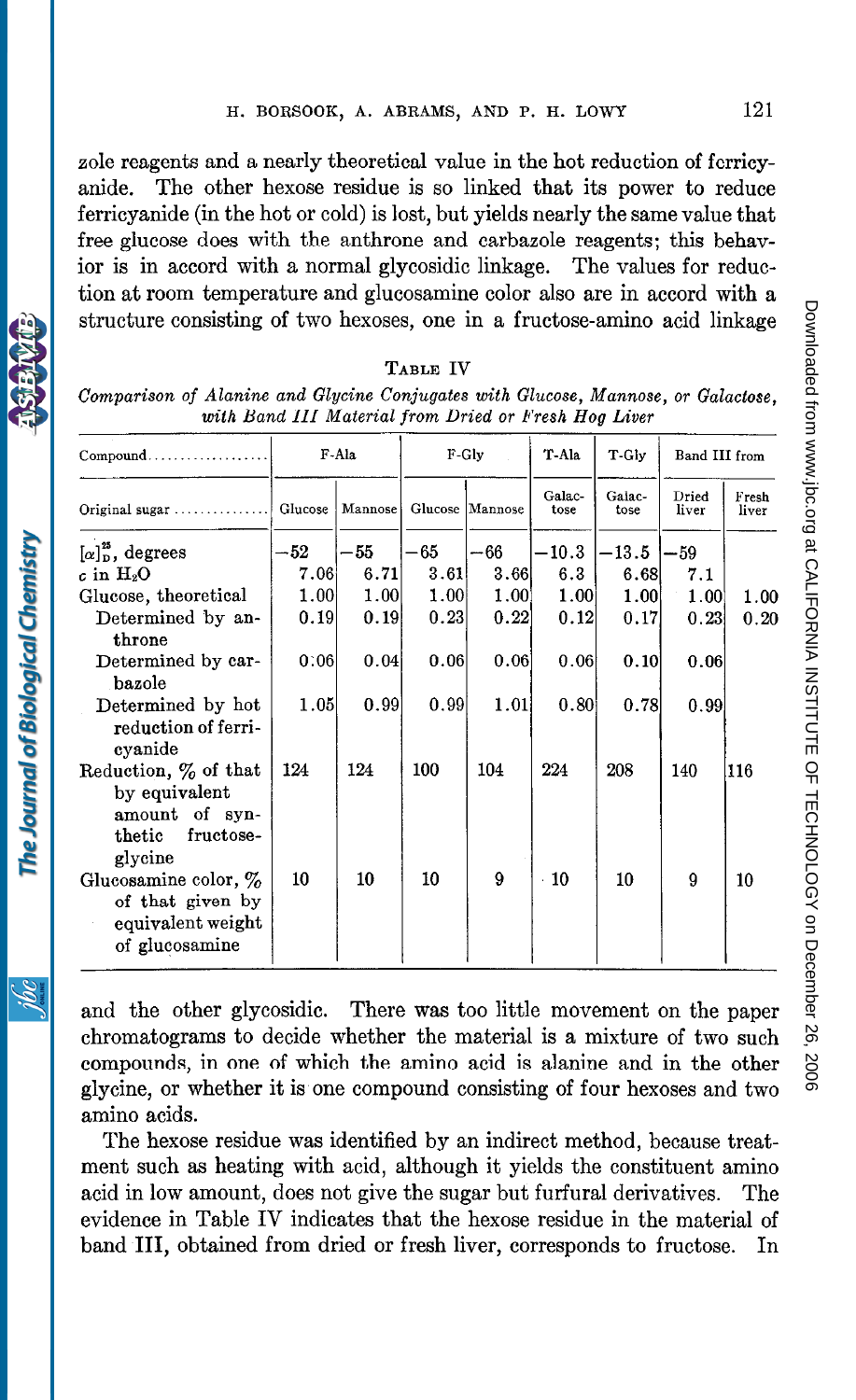the synthesis, a fructose-amino acid is obtained whether one uses glucose or mannose. In the condensation with the amino acid at the C-l position of the sugar and the subsequent rearrangement the difference between glucose and mannose, which is at the C-2 position, is abolished. On the other hand the analogous compounds derived from galactose are tagatose-amino acids. The decisive comparison in determining the identity of the sugar radical is based on optical rotation. Table IV shows that F-Ala is the same, whether made from glucose or mannose, and that this is the case also with F-Gly, and band III corresponds to a mixture of F-Ala and F-Gly, and that these compounds are quite different from the analogous compounds made from galactose. The anthrone and carbazole sugar values were the same for all. Galaetose was 70 per cent of the value given by glucose in the hot reduction of ferricyanide; correspondingly F-Ala, F-Gly (from either

### TABLE V

Partial Reconstitution of Stimulation of Leucine Incorporation by Known Constituents of Liver Extract

Results expressed-as per cent of blank control.

| Added to control reaction mixture                                                                                   | None                     | Liver<br>$ex-$<br>tract  |                          | F-Ala F-Glu F-Glv        |                          | Band                     | Band                     | Band<br>ĭП               |
|---------------------------------------------------------------------------------------------------------------------|--------------------------|--------------------------|--------------------------|--------------------------|--------------------------|--------------------------|--------------------------|--------------------------|
| None<br>Amino acids<br>$\epsilon$<br>"<br>$+$ 0.5 $\gamma$ Fe per ml.<br>$\epsilon$<br>$+5.0$ " "<br>"<br>"<br>- 66 | 100<br>160<br>210<br>290 | 170<br>350<br>350<br>350 | 100<br>160<br>290<br>300 | 100<br>160<br>260<br>300 | 100<br>160<br>285<br>300 | 100<br>160<br>290<br>300 | 100<br>160<br>290<br>300 | 100<br>160<br>290<br>300 |

glucose or mannose), and band III gave nearly t heoretical values by hot reduction of ferricyanide; T-Ala and T-Gly were lower. On the other hand reduction values for T-Ala and T-Gly were higher at room temperature than those for F-Ala, or F-Gly, which were the same whether the original sugar was glucose or mannose.

Stimulation of Amino Acid Incorporation-Table V presents the salient characteristics of the stimulation of the incorporation of labeled leucine into rabbit reticulocyte proteins by liver extract and by fructose-amino acids, whether synthetic or isolated from liver. Similar results were obtained with the incorporation of labeled glycine, histidine, and lysine. The liver extract referred to was prepared as described previously (1) ; 4 ml. of reaction mixture contained an amount equivalent to 0.5 gm. of fresh liver, which was optimal in the test system used. The results reported for the individual sugar-amino acids and for the material isolated from liver were those obtained with  $5 \times 10^{-4}$  M, which in every case was close to the lowest concentration giving maximal stimulation. The same results were obtained for bands I, II, and III from chromatograms of dried and fresh hog liver.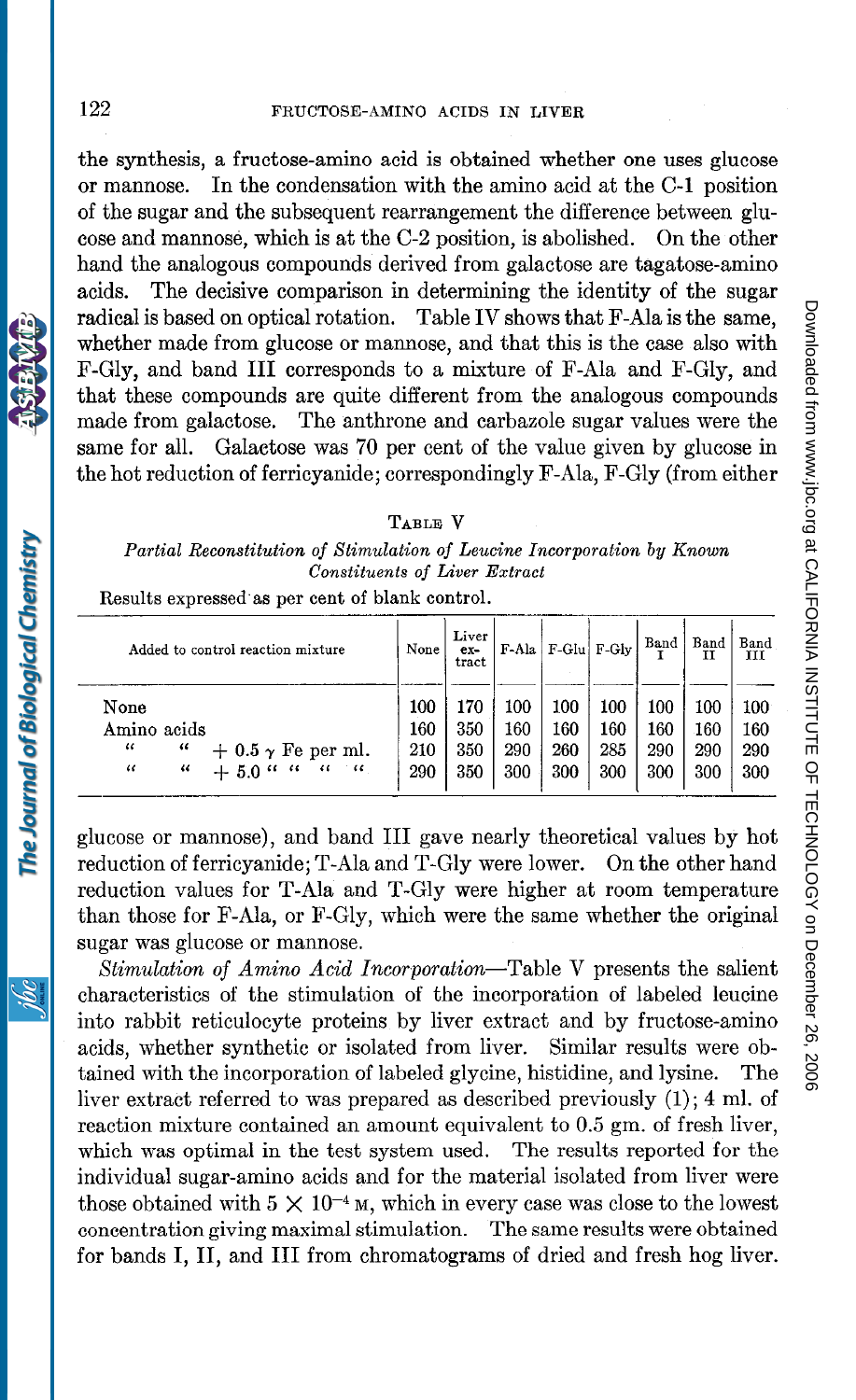As Table V shows, the addition of the amino acid mixture plus iron nearly triples the rate of incorporation. Iron is ineffective unless the amino acids are added also; the amino acids stimulate alone, though less than the combination. The effect of the liver extract is doubled by the amino acids, but adding iron has no further augmenting effect, because the liver extract is rich in available iron. After removal of all heavy metals by 8-hydroxyquinoline, the liver extract had no stimulating effect; this effect was completely restored by the addition to the reaction mixture of  $5 \gamma$  per ml. of ferrous iron. This concentration is the minimum for maximal stimulation, whether alone or with other stimulating factors. Ferric iron is only slightly less effective than ferrous iron.

Fructose-amino acids had no stimulating effect unless both the amino acid mixture and iron were added also. The concentration of added iron needs to be relatively low, e.g. 0.5  $\gamma$  per ml. With 5.0  $\gamma$  of iron the stimulation by iron plus amino acids is so high that added fructose-amino acids have only a slight effect. It appears that one of the functions of the fructose-amino acids is to make low concentrations of iron more effective.

### DISCUSSION

The fructose-amino acids, whose isolation from liver and identification are described above, are the first to be found free in biological material. We are of the opinion that liver contains other fructose- (hexose-)amino acids in addition to these, indicated in the bands beyond III in Figs. 1 and 2. A number of synthetic fructose-amino acids were eluted from Dowex 50 columns in the same relative positions and required for elution the same strengths of trichloroacetic acid.

One point can be made at the present time regarding the mechanism of the stimulation of amino acid incorporation by fructose-amino acids. It is that a fructose-amino acid does not act as a carrier of its amino acid into the protein. There was no incorporation of leucine when fructose- $C<sup>14</sup>-L$ leucine was used instead of C14-n-leucine. The details of these experiments will be reported in a later communication, where the interrelation of the several stimulating factors we have found will be dealt with.

Even the greatest stimulation attainable by amino acids and iron, with or without the fructose-amino acid, falls short of the maximum obtained with amino acids plus liver extract. Because the maximal stimulation obtained with one fructose-amino acid compound was not augmented by the addition of ten other fructose-amino acids, our present, tentative interpretation is that there is another stimulating factor in liver.

The stimulating factor in plasma also requires the amino acids and iron; it differs from the fructose-amino acids we have so far isolated and synthesized in that its greatest effect is seen with a high iron concentration that obscures the stimulation by the fructose-amino acids. We are now engaged